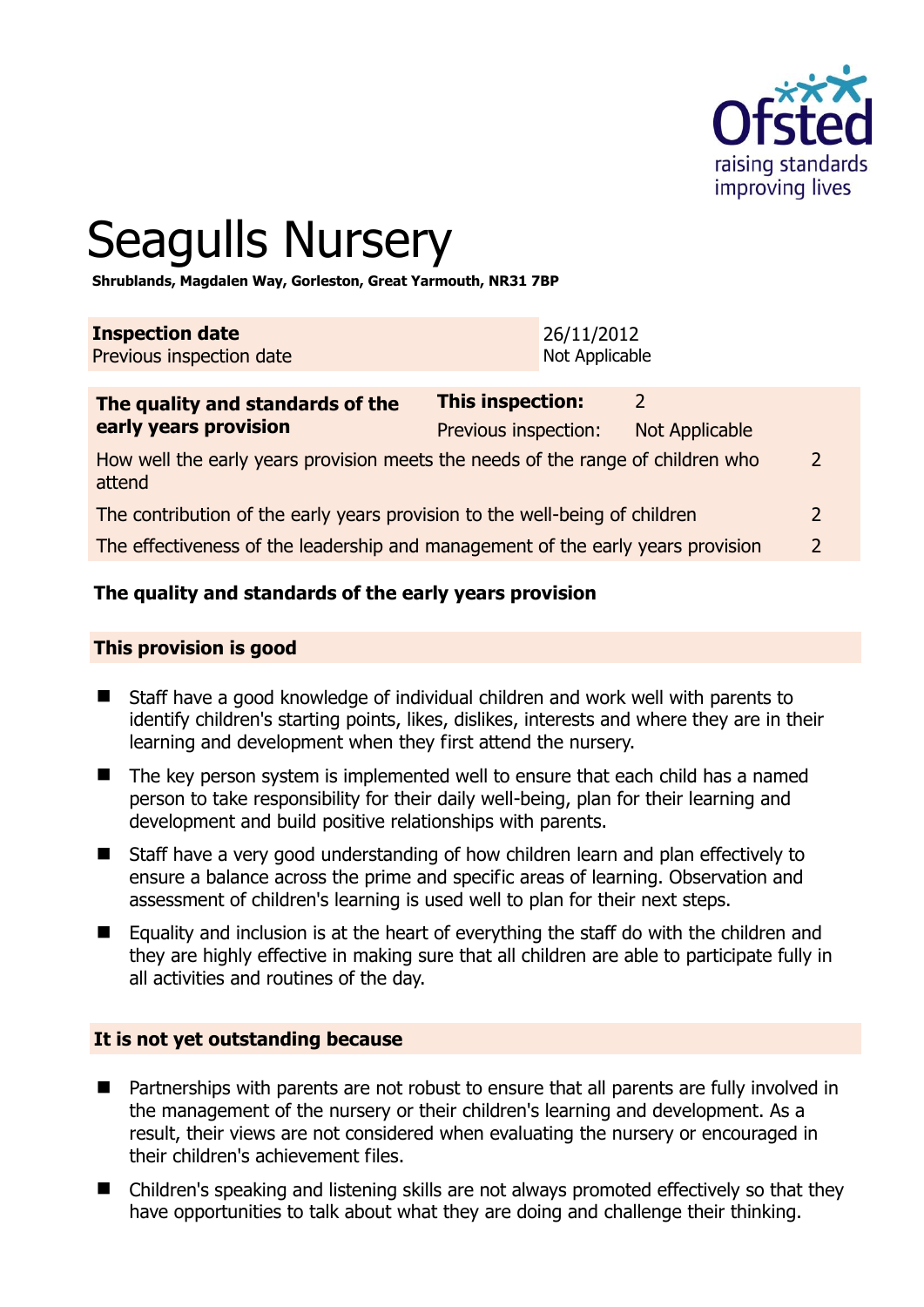# **Information about this inspection**

Inspections of registered early years provision are scheduled:

- at least once in every inspection cycle. The current cycle ends on 31 July 2016
- **n** more frequently where Ofsted identifies a need to do so, for example where provision was previously judged as inadequate
- **•** brought forward in the inspection cycle where Ofsted has received information that suggests the provision may not be meeting the legal requirements of the Early Years Foundation Stage; or where assessment of the provision identifies a need for early inspection
- **P** prioritised for inspection where we have received information that the provision is not meeting the requirements of the Early Years Foundation Stage and which suggests children may not be safe
- at the completion of an investigation into failure to comply with the requirements of the Early Years Foundation Stage.

# **Inspection activities**

- $\blacksquare$ The inspector observed activities in the baby room, the toddler room, pre-school room and the garden.
- The inspector spoke with staff at appropriate times throughout the observations.
- The inspector looked at activity planning, children's achievement files and a selection of policies and children's records.
- The inspector spoke to parents and took into account their views.
- The inspector held a meeting with the nursery's management team.

# **Inspector**

Jacqueline Mason

# **Full Report**

# **Information about the setting**

Seagulls Day Nursery was registered in 2004 and was re-registered in 2012 to the Great Yarmouth Community Trust. It is registered on the Early Years Register and is situated in a purpose-built premises in Great Yarmouth, Norfolk. The nursery serves the local area and is accessible to all children. It operates from ground floor playrooms within Seagulls Children's Centre and there is a fully enclosed area available for outdoor play.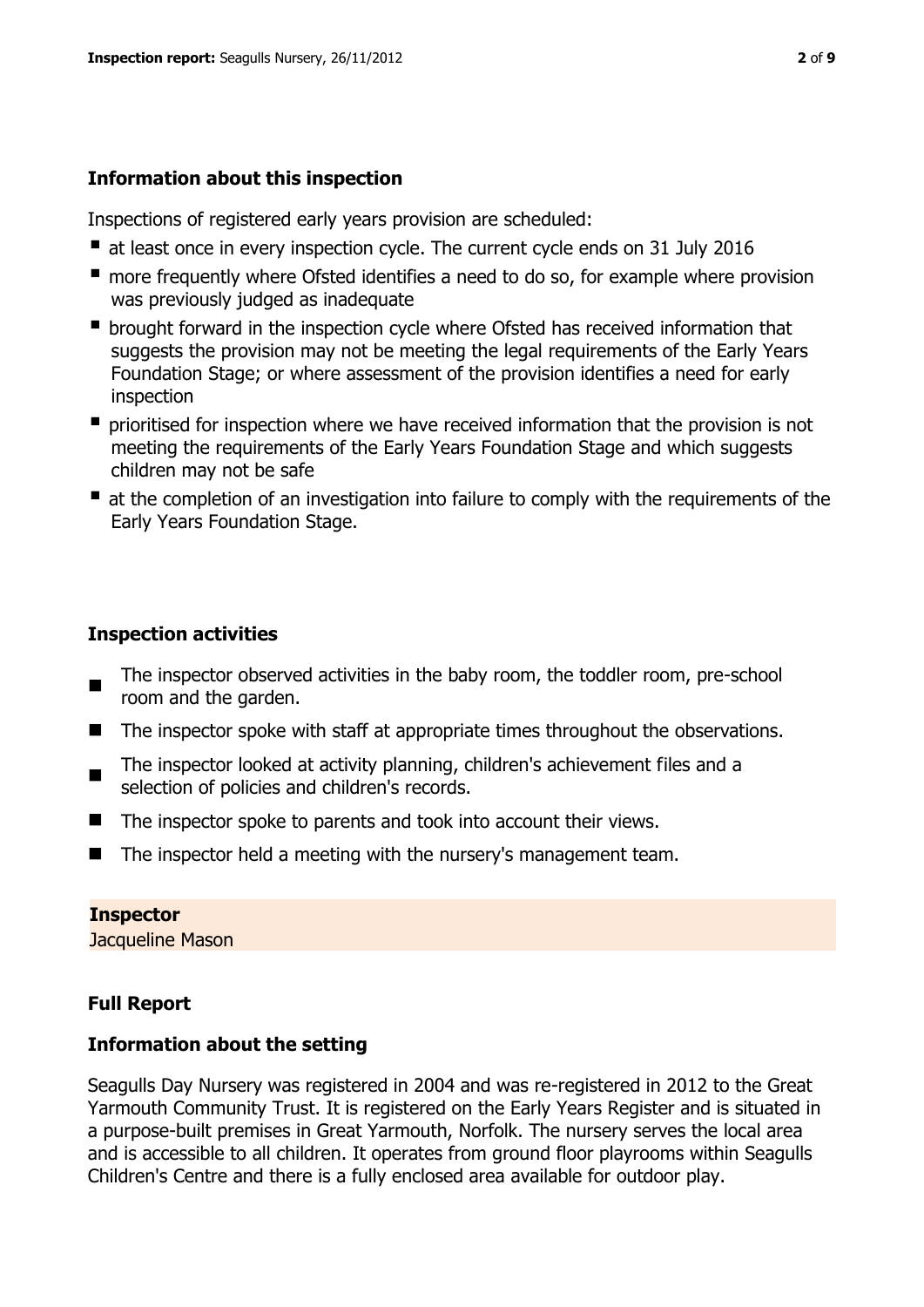The nursery employs 21 members of childcare staff. Nine of the staff work full-time and the rest work on a part-time basis. One member of staff has Early Years Professional Status, three have qualifications at level 5, one has a qualification at level 4 and the remainding staff have qualifications at level 2 or 3.

The nursery is open from Monday to Friday for 51 weeks of the year. Sessions are from 8am until 6pm. Children attend for a variety of sessions. There are currently 97 children on roll. The nursery provides funded early education for two-, three- and four-year-old children. It supports a number of children who speak English as an additional language and children with special educational needs and/or disabilities.

# **What the setting needs to do to improve further**

# **To further improve the quality of the early years provision the provider should:**

- improve partnerships with parents with regard to: encouraging all parents to contribute to their children's achievement files; actively seeking their views to identify the nursery's strengths and areas for development; accurately feeding back about a child's day, particularly how much pre-school children have eaten and had to drink over the course of the day
- $\blacksquare$  revise and develop the promotion of children's language development by: using searching questions to challenge children's thinking; engaging children in selfchosen activities through talking to them about what they are doing; encouraging open-ended thinking by not settling on the first ideas that a child suggests.

# **Inspection judgements**

# **How well the early years provision meets the needs of the range of children who attend**

Staff know the children well and talk confidently about their developmental stages. They gather useful information from parents when children first attend the nursery, to identify children's starting points. There are some systems to involve parents in their children's learning, although they are not actively encouraged to contribute to their children's achievement files to ensure that they remain fully engaged in their children's learning and development. Staff are effectively supported by a member of staff with Early Years Professional Status and new methods for planning, observation and assessment were introduced in September of this year. These are becoming well established to help staff fully understand where children are in their learning and ensure that they accurately identify and plan for the next steps in their learning.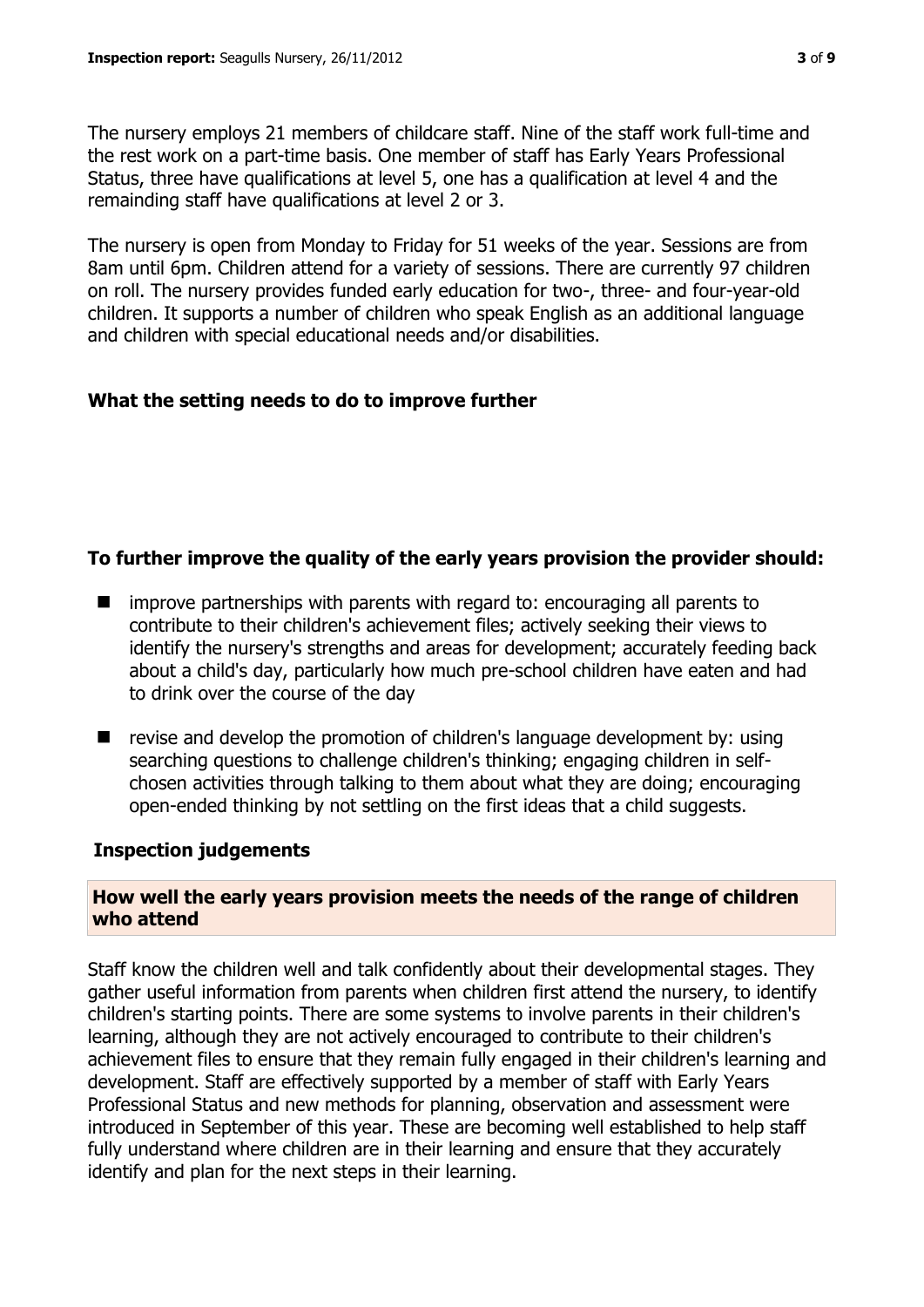There is a good balance of adult-led and child-initiated activities. Staff recognise children's need to play independently but are also at hand to intervene and support where needed. Equality and inclusion is fully promoted. Staff recognise when children are not participating and gently steer them into activities and routines of the day. Staff become engaged in children's play, guiding their learning through joining in with child-initiated activities. Staff help children to develop their vocabulary by introducing new words, such as 'mix' and 'sticky', when playing in the sand. Toddlers are beginning to put two words together, such as saying 'this one' when asking an adult to read to them. Babies are exploring sound through babbling and staff respond well to this. Older children chat confidently to staff and each other, but adults do not always sufficiently challenge children's thinking by using searching questions or talking to children about what they are doing to extend their speaking, listening and thinking skills.

Children are developing an awareness of space and measure and enjoy filling and emptying containers when playing in the sand tray. Adults uses words, such as 'full' and 'empty' to help children think about if their container can hold any more sand. Children enjoy exploring and make suggestions to solve problems, such as how they can change the texture of the sand so that they can build sandcastles. Children show increasing control in holding and using hand held tools and implements. Older children use knives and forks confidently at meal times and younger children are helped to develop these skills, being encouraged to feed themselves. Children use other one-handed tools, such as hammers and pins, to create patterns with wooden shapes on a pinboard. They have good opportunity to move between indoors and outdoors. External doors into the garden are open for most of the day to enable children to decide where they want to play.

Babies handle books with interest and adults draw their attention to the illustrations. Older children enjoy looking at books independently; they hold them carefully and the correct way up, as they turn the pages. Children are encouraged to recognise their own name through everyday routines, such as finding their own placemat at mealtimes. They are encouraged to take part in activities to promote mark-making as a beginning to develop writing skills. Some older children form recognisable letters when writing their own name on their artwork. Children enjoy exploring media and texture. Their individual creativity is supported well by staff who allow children to create their own artwork, for example, resisting the temptation to stop children putting a number of 'scarves' on their paintings of a snowman and providing alternative colours and materials when children do not want to give their snowman a 'carrot' nose.

# **The contribution of the early years provision to the well-being of children**

Children have a very good sense of belonging and move freely between indoor rooms and the garden. Toys and resources are stored to enable children to develop independence in the selection and carrying out of activities. Staff pay good attention to ensuring that children can play safely, talking to them about the importance of not throwing sand and carrying out topics with the children to help them learn about road safety.

Self-care skills are developing well. Children routinely wash their hands before eating and fresh drinking water is available at all times to ensure that they remain hydrated whilst at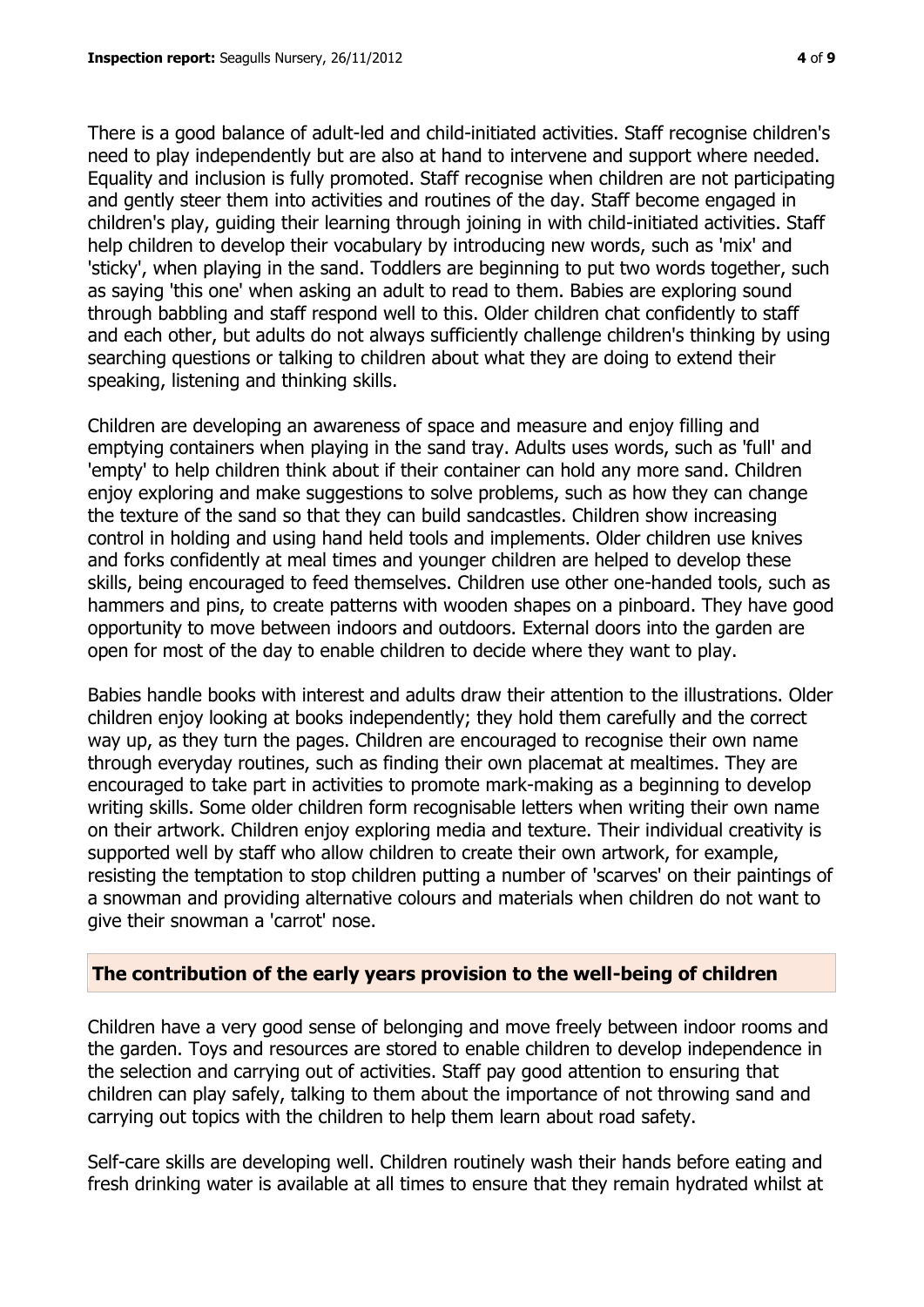nursery. Children are further encouraged to lead healthy lifestyles though the range of healthy foods they are offered at mealtimes and snack time. A 'rolling snack' programme means that children can choose to eat when they are hungry, helping them to take ownership of their own health needs. However, parents report that they are not always informed about how much their children in the pre-school room have eaten or had to drink during the course of the day so that they can ensure they are given a sufficient amount to eat when they get home.

Children are happy and secure in the nursery because effective settling-in processes are in place to help them to settle quickly. The key person system is implemented well, resulting in both parents and children being able to develop trusting and friendly relationships with staff. Staff are very good role models. They treat children with respect and positive regard, helping them to play well together, share toys and learn about what is acceptable behaviour. Consistent routines are followed to help children develop a sense of belonging and promote continuity of care. Children are well prepared for the next stage in their learning because transitions within the nursery are good. Children are prepared well and fully supported by their key worker to progress from one room to the next. Children are well supported as they get ready for their transition into school.

# **The effectiveness of the leadership and management of the early years provision**

Management and staff have a good understanding of the requirements of the Early Years Foundation Stage in order to ensure that they are working within the framework and meeting their legal duties. The learning and development requirements of the Early Years Foundation Stage are met well and are effectively monitored to assess the quality of teaching and learning. Inclusion is promoted very well within the nursery and all children are encouraged to participate in the routines and activities of each day. Children's needs are identified quickly and good links are made with external agencies to secure the support that children need to make the best progress that they can in their learning and development.

All staff have a good knowledge and understanding of safeguarding issues and undertake regular training to ensure that they recognise the signs and symptoms of abuse and know what to do if they have a concern. Security of the premises is given high priority to ensure that children are protected from intruders and are not able to leave the building unsupervised. Thorough risk assessments are carried out to ensure that hazards to children are identified and steps taken to limit risks so that children can play safely indoors and outside.

Self-evaluation is used well to identify and set challenging targets for improvement. An action plan for development has been identified that is clear and achievable and is led by a management team that supports staff well and motivates them to promote good outcomes for children. However, parents are not routinely invited to give their views about the strengths and weaknesses of the nursery, preventing opportunities to be active partners. The nursery has effective arrangements to monitor the performance of staff and plan for their continuing professional development. Staff are enthusiastic about their own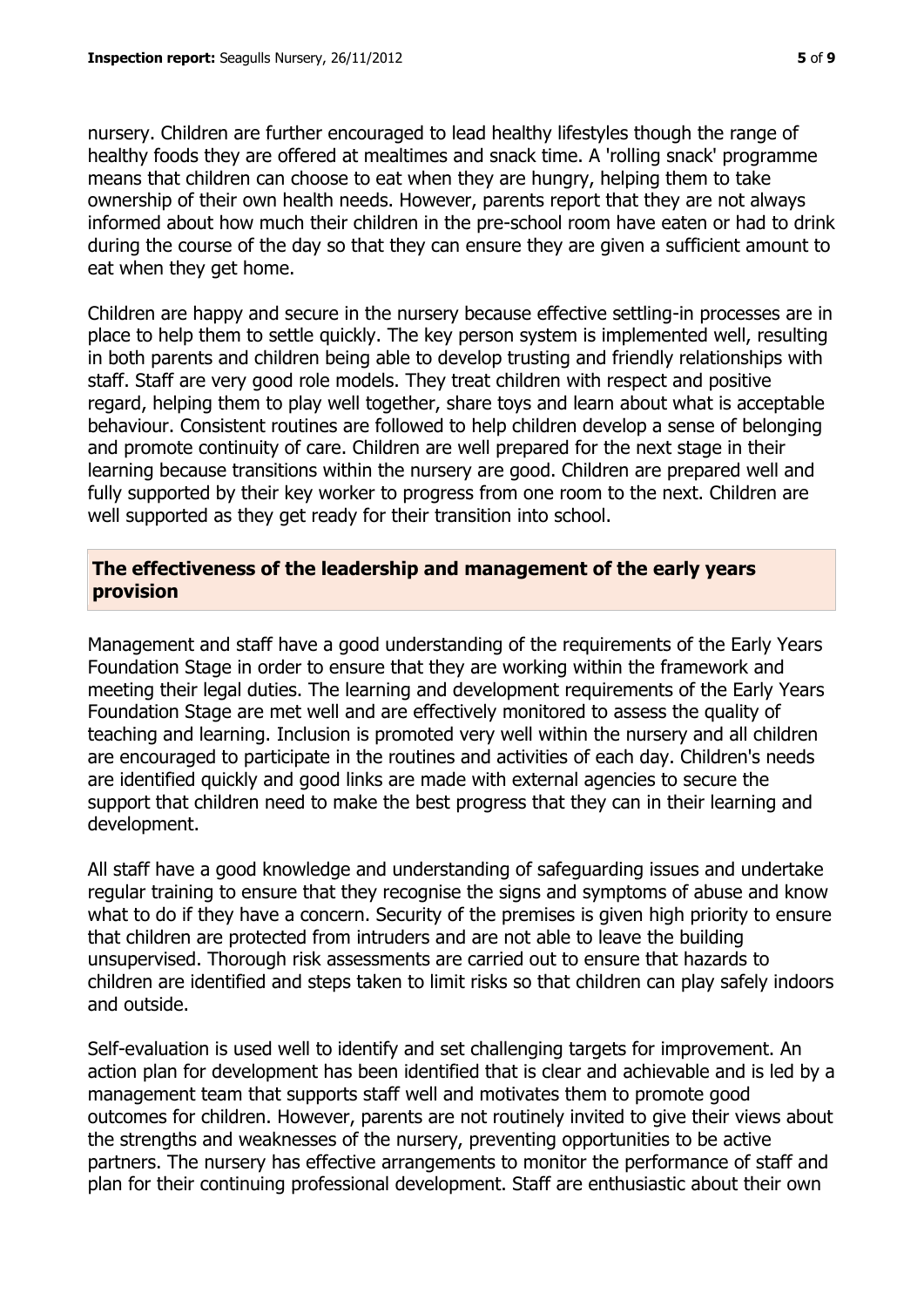development with many staff currently attending training courses to further their professional qualifications and their childcare skills and knowledge. Effective recruitment and selection procedures are in place to ensure that adults working with children are suitable to do so. The ongoing suitability of staff is monitored well and a record of Criminal Record Bureau (CRB) checks is maintained for all staff and students.

# **What inspection judgements mean**

| <b>Registered early years provision</b> |                  |                                                                                                                                                                                                                                                                                                                                                                             |  |  |
|-----------------------------------------|------------------|-----------------------------------------------------------------------------------------------------------------------------------------------------------------------------------------------------------------------------------------------------------------------------------------------------------------------------------------------------------------------------|--|--|
| <b>Grade</b>                            | <b>Judgement</b> | <b>Description</b>                                                                                                                                                                                                                                                                                                                                                          |  |  |
| Grade 1                                 | Outstanding      | Outstanding provision is highly effective in meeting the needs<br>of all children exceptionally well. This ensures that children are<br>very well prepared for the next stage of their learning.                                                                                                                                                                            |  |  |
| Grade 2                                 | Good             | Good provision is effective in delivering provision that meets<br>the needs of all children well. This ensures children are ready<br>for the next stage of their learning.                                                                                                                                                                                                  |  |  |
| Grade 3                                 | Satisfactory     | Satisfactory provision is performing less well than expectations<br>in one or more of the key areas. It requires improvement in<br>order to be good.                                                                                                                                                                                                                        |  |  |
| Grade 4                                 | Inadequate       | Provision that is inadequate requires significant improvement<br>and/or enforcement. The provision is failing to give children an<br>acceptable standard of early years education and/or is not<br>meeting the safeguarding and welfare requirements of the<br>Early Years Foundation Stage. It will be inspected again within<br>12 months of the date of this inspection. |  |  |
| Met                                     |                  | The provision has no children on roll. The inspection judgement<br>is that the provider continues to meet the requirements for<br>registration.                                                                                                                                                                                                                             |  |  |
| Not Met                                 |                  | The provision has no children on roll. The inspection judgement<br>is that the provider does not meet the requirements for<br>registration.                                                                                                                                                                                                                                 |  |  |

# **Inspection**

This inspection was carried out by Ofsted under Sections 49 and 50 of the Childcare Act 2006 on the quality and standards of provision that is registered on the Early Years Register. The registered person must ensure that this provision complies with the statutory framework for children's learning, development and care, known as the Early Years Foundation Stage.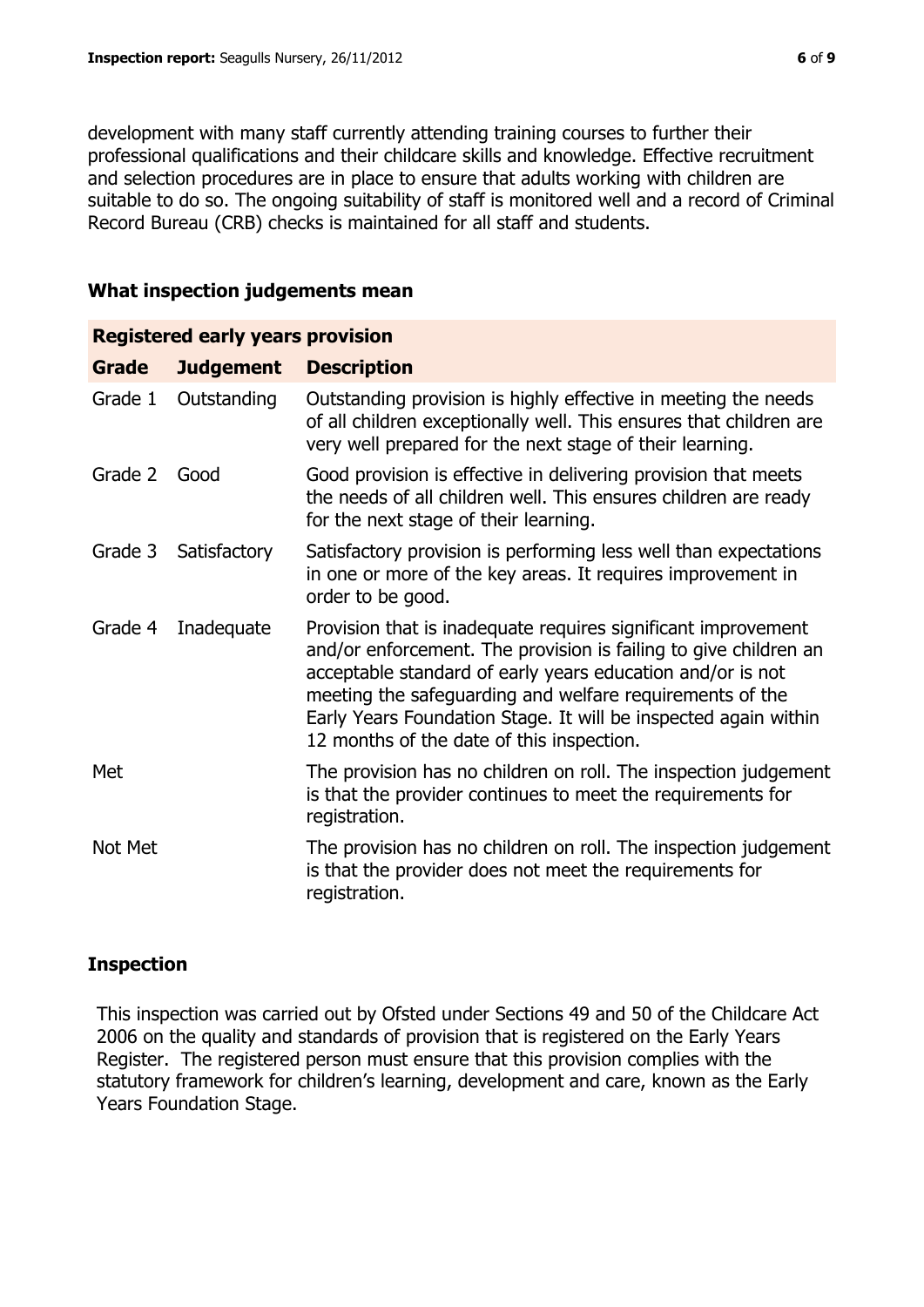# **Setting details**

| Unique reference number            | EY449161                              |
|------------------------------------|---------------------------------------|
| <b>Local authority</b>             | <b>Norfolk</b>                        |
| <b>Inspection number</b>           | 800937                                |
| <b>Type of provision</b>           |                                       |
| <b>Registration category</b>       | Childcare - Non-Domestic              |
| <b>Age range of children</b>       | $0 - 5$                               |
| <b>Total number of places</b>      | 62                                    |
| Number of children on roll         | 97                                    |
| <b>Name of provider</b>            | <b>Great Yarmouth Community Trust</b> |
| <b>Date of previous inspection</b> | Not applicable                        |
| <b>Telephone number</b>            | 01493 660099                          |

Any complaints about the inspection or the report should be made following the procedures set out in the guidance 'raising concerns and making complaints about Ofsted', which is available from Ofsted's website: www.ofsted.gov.uk. If you would like Ofsted to send you a copy of the guidance, please telephone 0300 123 4234, or email enquiries@ofsted.gov.uk.

# **Type of provision**

For the purposes of this inspection the following definitions apply:

Full-time provision is that which operates for more than three hours. These are usually known as nurseries, nursery schools and pre-schools and must deliver the Early Years Foundation Stage. They are registered on the Early Years Register and pay the higher fee for registration.

Sessional provision operates for more than two hours but does not exceed three hours in any one day. These are usually known as pre-schools, kindergartens or nursery schools and must deliver the Early Years Foundation Stage. They are registered on the Early Years Register and pay the lower fee for registration.

Childminders care for one or more children where individual children attend for a period of more than two hours in any one day. They operate from domestic premises that are usually their own home. They are registered on the Early Years Register and must deliver the Early Years Foundation Stage.

Out of school provision may be sessional or full-time provision and is delivered before or after school and/or in the summer holidays. They are registered on the Early Years Register and must deliver the Early Years Foundation Stage. Where children receive their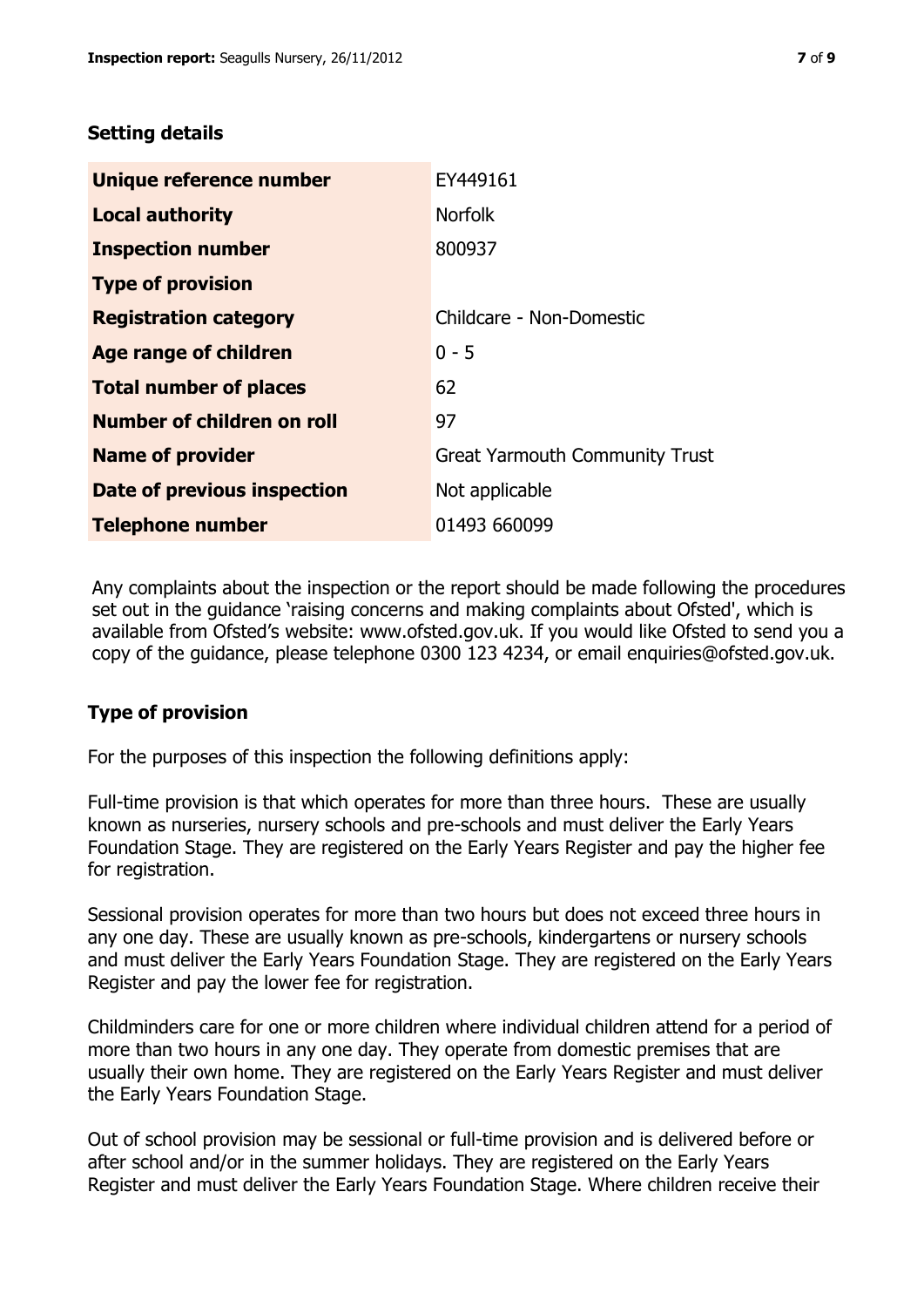Early Years Foundation Stage in school these providers do not have to deliver the learning and development requirements in full but should complement the experiences children receive in school.